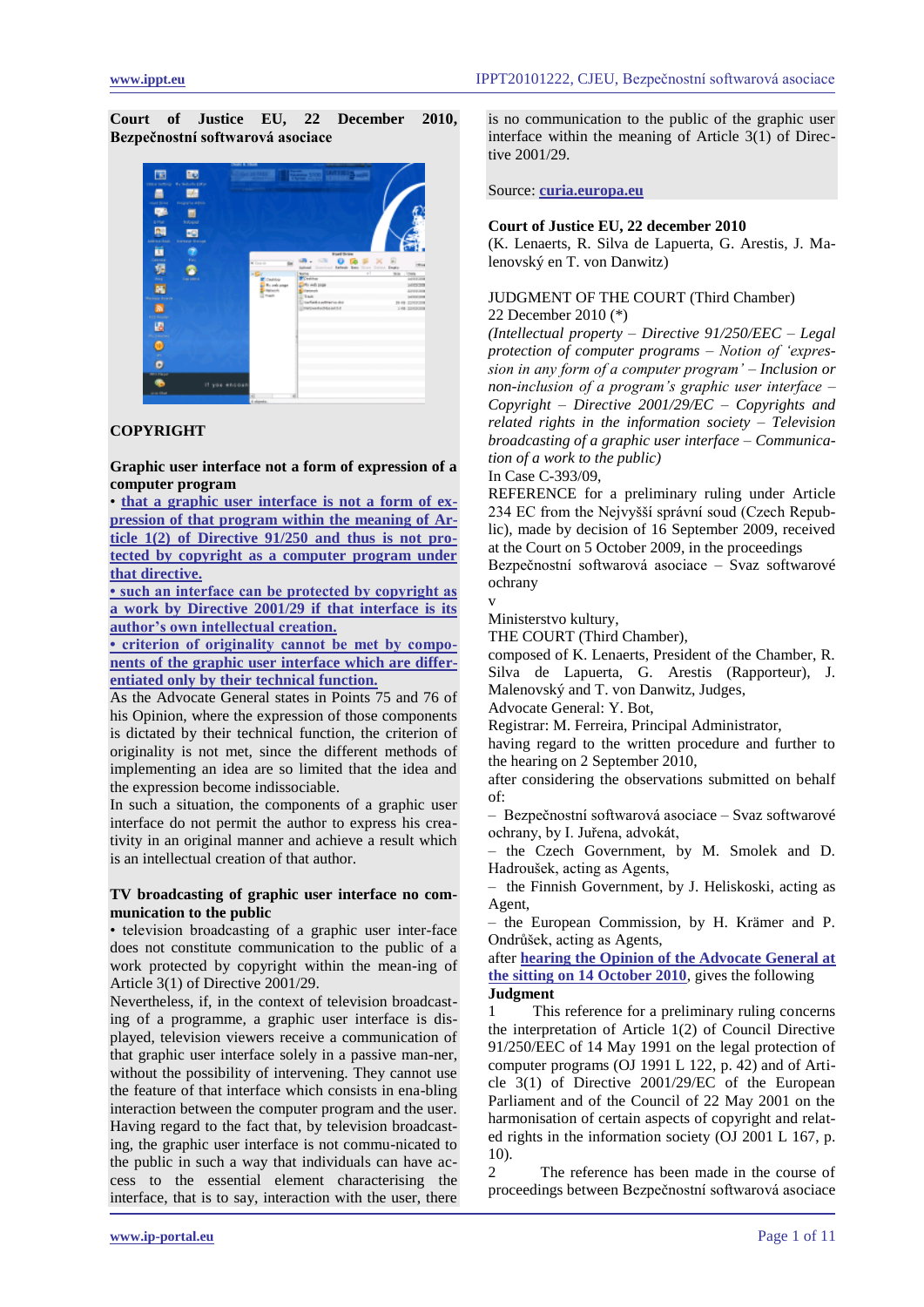– Svaz softwarové ochrany (Security software association; 'BSA') and the Ministerstvo kultury (Ministry of Culture) concerning its refusal to grant BSA authorisation to carry out collective administration of copyrights in computer programs.

### **Legal context**

### **International law**

Under Article  $10(1)$  of the Agreement on Trade-Related Aspects of Intellectual Property Rights, which constitutes Annex 1C to the Agreement establishing the World Trade Organisation, signed in Marrakech on 15 April 1994 and approved by Council Decision 94/800/EC of 22 December 1994 concerning the conclusion on behalf of the European Community, as regards matters within its competence, of the agreements reached in the Uruguay Round multilateral negotiations (1986-1994) (OJ 1994 L 336, p. 1; 'the TRIPs Agreement'):

'Computer programs, whether expressed in source code or in object code, will be protected as literary works pursuant to the Berne Convention [(Paris Act of 24 July 1971), as amended on 28 September 1979 ('the Berne Convention')].'

European Union legislation

Directive 91/250

4 The 7th, 10th and 11th recitals in the preamble to Directive 91/250 read as follows:

'Whereas, for the purpose of this Directive, the term 'computer program' shall include programs in any form, including those which are incorporated into hardware; whereas this term also includes preparatory design work leading to the development of a computer program provided that the nature of the preparatory work is such that a computer program can result from it at a later stage;

Whereas the function of a computer program is to communicate and work together with other components of a computer system and with users and, for this purpose, a logical and, where appropriate, physical interconnection and interaction is required to permit all elements of software and hardware to work with other software and hardware and with users in all the ways in which they are intended to function;

Whereas the parts of the program which provide for such interconnection and interaction between elements of software and hardware are generally known as "interfaces".'

5 Article 1 of Directive 91/250 provides:<br>
'1. In accordance with the provisions of In accordance with the provisions of this Directive, Member States shall protect computer programs, by copyright, as literary works within the meaning of the Berne Convention for the Protection of Literary and Artistic Works. For the purposes of this Directive, the term "computer programs" shall include their preparatory design material.

2. Protection in accordance with this Directive shall apply to the expression in any form of a computer program. Ideas and principles which underlie any element of a computer program, including those which underlie its interfaces, are not protected by copyright under this Directive.

3. A computer program shall be protected if it is original in the sense that it is the author's own intellectual creation. No other criteria shall be applied to dedetermine its eligibility for protection.'

Directive 2001/29

6 The 9th and 10th recitals in the preamble to Directive 2001/29 state:

'Any harmonisation of copyright and related rights must take as a basis a high level of protection, since such rights are crucial to intellectual creation. Their protection helps to ensure the maintenance and development of creativity in the interests of authors, performers, producers, consumers, culture, industry and the public at large. Intellectual property has therefore been recognised as an integral part of property. If authors or performers are to continue their creative and artistic work, they have to receive an appropriate reward for the use of their work, as must producers in order to be able to finance this work. The investment required to produce products such as phonograms, films or multimedia products, and services such as "ondemand" services, is considerable. Adequate legal protection of intellectual property rights is necessary in order to guarantee the availability of such a reward and provide the opportunity for satisfactory returns on this investment.'

7 The 20th and 23rd recitals in the preamble to Directive 2001/29 state:

'This Directive is based on principles and rules already laid down in the Directives currently in force in this area, in particular [Directive 91/250], and it develops those principles and rules and places them in the context of the information society. The provisions of this Directive should be without prejudice to the provisions of those Directives, unless otherwise provided in this Directive. This Directive should harmonise further the author's right of communication to the public. This right should be understood in a broad sense covering all communication to the public not present at the place where the communication originates. This right should cover any such transmission or retransmission of a work to the public by wire or wireless means, including broadcasting. This right should not cover any other acts.'

8 Article 1 of Directive 2001/29 provides:<br>
'1. This Directive concerns the legal prot This Directive concerns the legal protection of copyright and related rights in the framework of the internal market, with particular emphasis on the information society.

2. Except in the cases referred to in Article 11, this Directive shall leave intact and shall in no way affect existing Community provisions relating to:

(a) the legal protection of computer programs; …'

9 Under Article 2(a) of Directive 2001/29:

'Member States shall provide for the exclusive right to authorise or prohibit direct or indirect, temporary or permanent reproduction by any means and in any form, in whole or in part:

(a) for authors, of their works.'

10 Article 3(1) of Directive 2001/29 provides: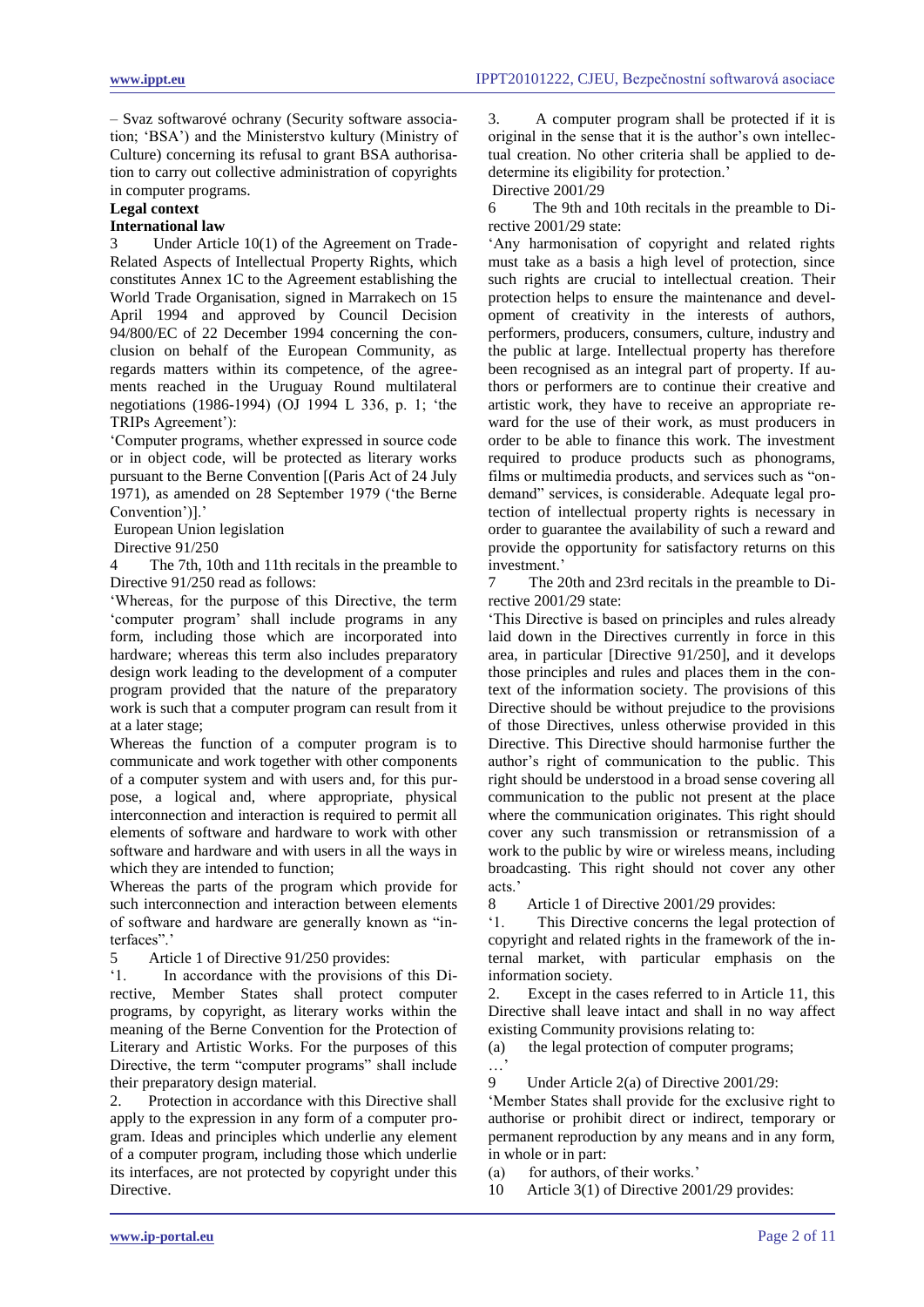'Member States shall provide authors with the exclusive right to authorise or prohibit any communication to the public of their works, by wire or wireless means, including the making available to the public of their works in such a way that members of the public may access them from a place and at a time individually chosen by them.'

# **National legislation**

11 Directive 91/250 was transposed into the Czech legal order by Law No 121/2000 on copyright and related rights and the amendment of various laws (zákon č. 121/2000 o právu autorském, o právech souvisejících s právem autorským a o změně některých zákonů) of 7 April 2000 ('the Copyright Law').

12 By virtue of Article 2(1) of that Law, copyright covers all literary works or other artistic work created by its author, which may be expressed in any objectively perceptible form, including electronic, permanent or temporary, without regard to its scope, purpose or meaning.

13 Article 2(2) of that Law states that a computer program is also regarded as a work if it is original, in that it is an intellectual creation of its author.

14 In accordance with Article 65 of that Law:

'1. Computer programs, without regard to the form of their expression, including the preparatory elements of their conception, are protected as literary works.

2. The ideas and principles on which all elements of a computer program are based, including whose which are the basis of its connection to another program, are not protected under this Law.'

## **The dispute in the main proceedings and the questions referred for a preliminary ruling**

15 On 9 April 2001, BSA, as an association, applied to the Ministerstvo kultury for authorisation for the collective administration of copyrights to computer programs, under Paragraph 98 of the Copyright Law. BSA defined the extent of those rights in a letter dated 12 June 2001.

16 That application was refused, and the administrative action brought against that refusal was dismissed. BSA then brought a legal action against those decisions before the Vrchní soud v Praze (High Court, Prague).

17 Following the setting aside of those two rejection decisions by the Nejvyšší správní soud (Supreme Administrative Court), to which the case was referred, on 14 April 2004 the Ministerstvo kultury adopted a fresh decision by which it again dismissed BSA's application. BSA therefore brought an administrative appeal before the Ministerstvo kultury, which annulled that rejection decision.

18 On 27 January 2005, the Ministerstvo kultury adopted a new decision, by which it rejected BSA's application yet again on the ground, firstly, in particular, that the Copyright Law protects only the object code and the source code of a computer program, but not the result of the display of the program on the computer screen, since the graphic user interface was protected only against unfair competition. Secondly, it stated that the collective administration of computer programs was indeed possible in theory, but that mandatory collective administration was not an option and that voluntary collective administration served no purpose.

19 BSA lodged an appeal against that decision, which was dismissed on 6 June 2005 by a decision of the Ministerstvo kultury. The association then challenged the latter decision before the Městský Soud v Praze (Regional Court, Prague). In its action, BSA submitted that the definition of a computer program in Paragraph 2(2) of the Copyright Law also covers the user interface. In its submission, a computer program can be perceived at the level both of the source or object code and of the method of communication (communication interface).

20 The Mĕstský soud v Praze having dismissed its action, BSA appealed on a point of law before the Nejvyšší správní soud. BSA takes the view that a computer program is used when it is shown in a display on user screens and that, consequently, such use must be protected by copyright.

21 As regards the interpretation of the provisions of Directives 91/250 and 2001/29, the Nejvyšší správní soud decided to stay the proceedings and refer the following questions to the Court for a preliminary ruling:

'1. Should Article 1(2) of [Directive 91/250] be interpreted as meaning that, for the purposes of the copyright protection of a computer program as a work under that directive, the phrase 'the expression in any form of a computer program' also includes the graphic user interface of the computer programme or part thereof?

2. If the answer to the first question is in the affirmative, does television broadcasting, whereby the public is enabled to have sensory perception of the graphic user interface of a computer program or part thereof, albeit without the possibility of actively exercising control over that program, constitute making a work or part thereof available to the public within the meaning of Article 3(1) of [Directive 2001/29]?'

# **The Court's jurisdiction**

22 It is apparent from the decision for reference that the facts of the main proceedings arose before the date of accession of the Czech Republic to the European Union. The first decision of the Ministerstvo kultury is dated 20 July 2001.

23 Nevertheless, following various actions by BSA, the Ministerstvo kultury adopted a fresh decision on 27 January 2005, rejecting once again BSA's claim. Since BSA has challenged that fresh decision, unsuccessfully, before the Ministerstvo kultury, it has appealed to the national court seeking annulment thereof.

24 It must be observed, firstly, that the contested decision in the main proceedings was adopted after the Czech Republic acceded to the Union, that it is prospective in its regulatory effect and not retrospective, and secondly, that the national court asks the Court for an interpretation of the European Union legislation applicable to the main proceedings (Case C-64/06 Telefónica O2 Czech Republic [2007] ECR I-4887, paragraph 21).

25 Where the questions referred for preliminary ruling concern the interpretation of European Union law,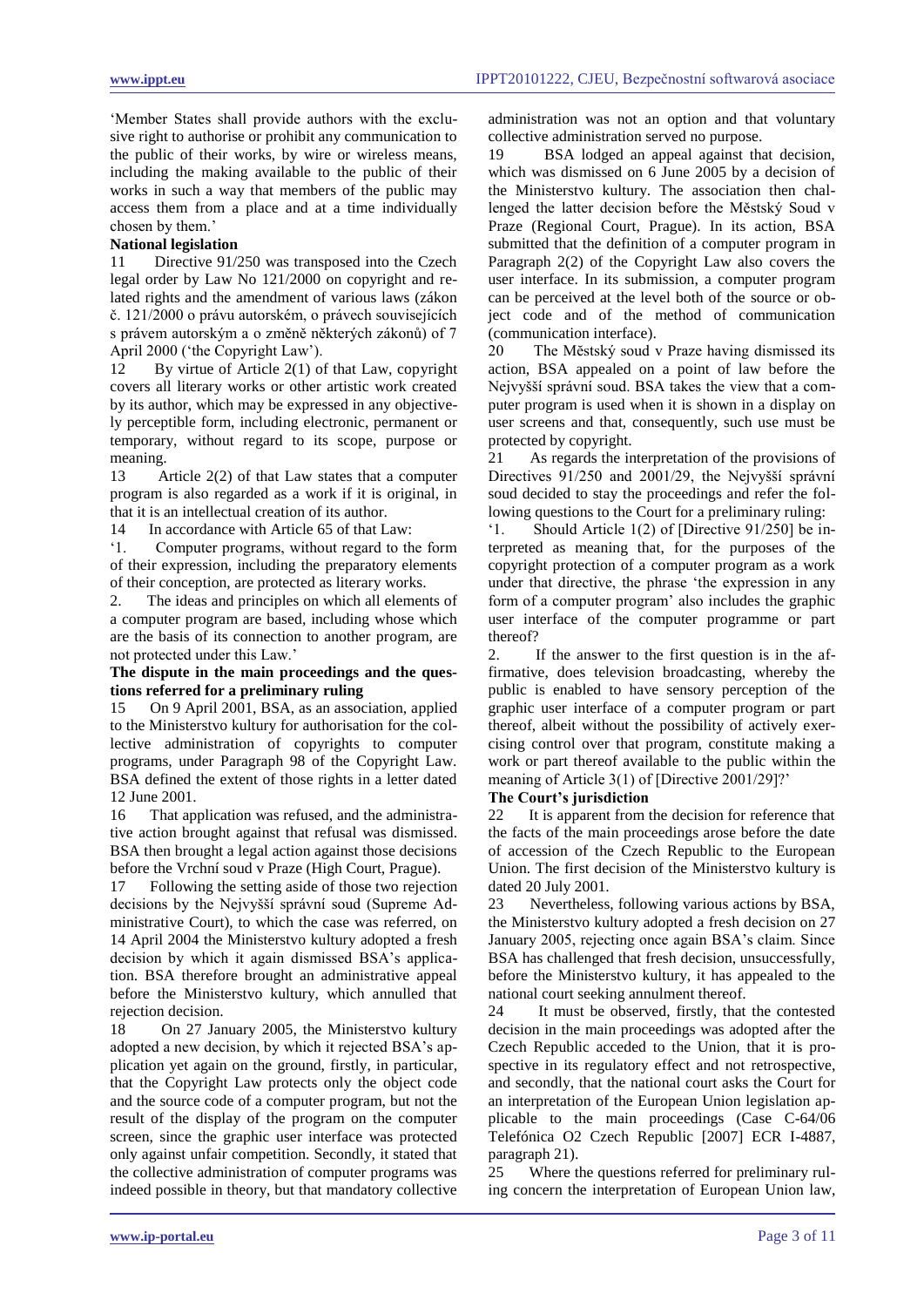the Court gives its ruling without, generally, having to look into the circumstances in which national courts were prompted to submit the questions and envisage applying the provision of European Union law which they have asked the Court to interpret (Case C-85/95 Reisdorf [1996] ECR I-6257, paragraph 15, and Telefónica O2 Czech Republic, paragraph 22).

26 The matter would be different only if the provision of European Union law which was submitted for interpretation by the Court were not applicable to the facts of the main proceedings, which had occurred before the accession of a new Member State to the Union, or if such provision was manifestly incapable of applying (Telefónica O2 Czech Republic, paragraph 23).

27 That is not so in this case. Accordingly, the Court has jurisdiction to interpret the directives above referred to and an answer must be given to the questions submitted by the national court.

#### **Consideration of the questions referred The first question**

28 By its first question, the national court asks, in essence, whether the graphic user interface of a computer program is a form of expression of that program with in the meaning of Article 1(2) of Directive 91/250 and is thus protected by copyright as a computer program under that directive.

29 Directive 91/250 does not define the notion of 'expression in any form of a computer program'.

30 In those circumstances, that notion must be defined having regard to the wording and context of Article 1(2) of Directive 91/250, where the reference to it is to be found and in the light of both the overall objectives of that directive and international law (see, by analogy, **[Case C-5/08 Infopaq International \[2009\]](http://www.ippt.eu/files/2009/IPPT20090716_ECJ_Infopaq_v_DDF.pdf)  [ECR I-6569, paragraph 32](http://www.ippt.eu/files/2009/IPPT20090716_ECJ_Infopaq_v_DDF.pdf)**).

31 In accordance with Article 1(1) of Directive 91/250, computer programs are protected by copyright as literary works within the meaning of the Berne Convention. Article 1(2) thereof extends that protection to the expression in any form of a computer program.

32 The first sentence of the seventh recital in the preamble to Directive 91/250 states that, for the purposes of that directive, the term 'computer program' shall include programs in any form, including those which are incorporated into hardware.

33 In that regard, reference must be made to Article 10(1) of the TRIPS Agreement, which provides that computer programs, whether expressed in source code or in object code, will be protected as literary works pursuant to the Berne Convention.

34 It follows that the source code and the object code of a computer program are forms of expression thereof which, consequently, are entitled to be protected by copyright as computer programs, by virtue of Article 1(2) of Directive 91/250.

35 Accordingly, the object of the protection conferred by that directive is the expression in any form of a computer program which permits reproduction in different computer languages, such as the source code and the object code.

36 It is also appropriate to highlight the second sentence of the seventh recital in the preamble to Directive 91/250, in accordance with which the term 'computer program' also includes preparatory design work leading to the development of a computer program provided that the nature of the preparatory work is such that a computer program can result from it at a later stage.

37 Thus, the object of protection under Directive 91/250 includes the forms of expression of a computer program and the preparatory design work capable of leading, respectively, to the reproduction or the subsequent creation of such a program.

38 As the Advocate General states in Point 61 of his Opinion, any form of expression of a computer program must be protected from the moment when its reproduction would engender the reproduction of the computer program itself, thus enabling the computer to perform its task.

39 In accordance with the 10th and 11th recitals in the preamble to Directive 91/250, interfaces are parts of a computer program which provide for interconnection and interaction of elements of software and hardware with other software and hardware and with users in all the ways in which they are intended to function.

40 In particular, the graphic user interface is an interaction interface which enables communication between the computer program and the user.

41 In those circumstances, the graphic user interface does not enable the reproduction of that computer program, but merely constitutes one element of that program by means of which users make use of the features of that program.

42 It follows that that interface does not constitute a form of expression of a computer program within the meaning of Article 1(2) of Directive 91/250 and that, consequently, it cannot be protected specifically by copyright in computer programs by virtue of that directive.

43 Nevertheless, even if the national court has limited its question to the interpretation of Article 1(2) of Directive 91/250, such a situation does not prevent the Court from providing the national court with all the elements of interpretation of European Union law which may enable it to rule on the case before it, whether or not reference is made thereto in the question referred (see, to that effect, Case C-392/05 Alevizos [2007] ECR I-3505, paragraph 64 and the case-law cited).

In that regard, it is appropriate to ascertain whether the graphic user interface of a computer program can be protected by the ordinary law of copyright by virtue of Directive 2001/29.

45 The Court has held that copyright within the meaning of Directive 2001/29 is liable to apply only in relation to a subject-matter which is original in the sense that it is its author's own intellectual creation (see, to that effect, with regard to Article  $2(a)$  of Directive 2001/29, **[Infopaq International, paragraphs](http://www.ippt.eu/files/2009/IPPT20090716_ECJ_Infopaq_v_DDF.pdf)  [33 to 37](http://www.ippt.eu/files/2009/IPPT20090716_ECJ_Infopaq_v_DDF.pdf)**).

46 Consequently, the graphic user interface can, as a work, be protected by copyright if it is its author's own intellectual creation.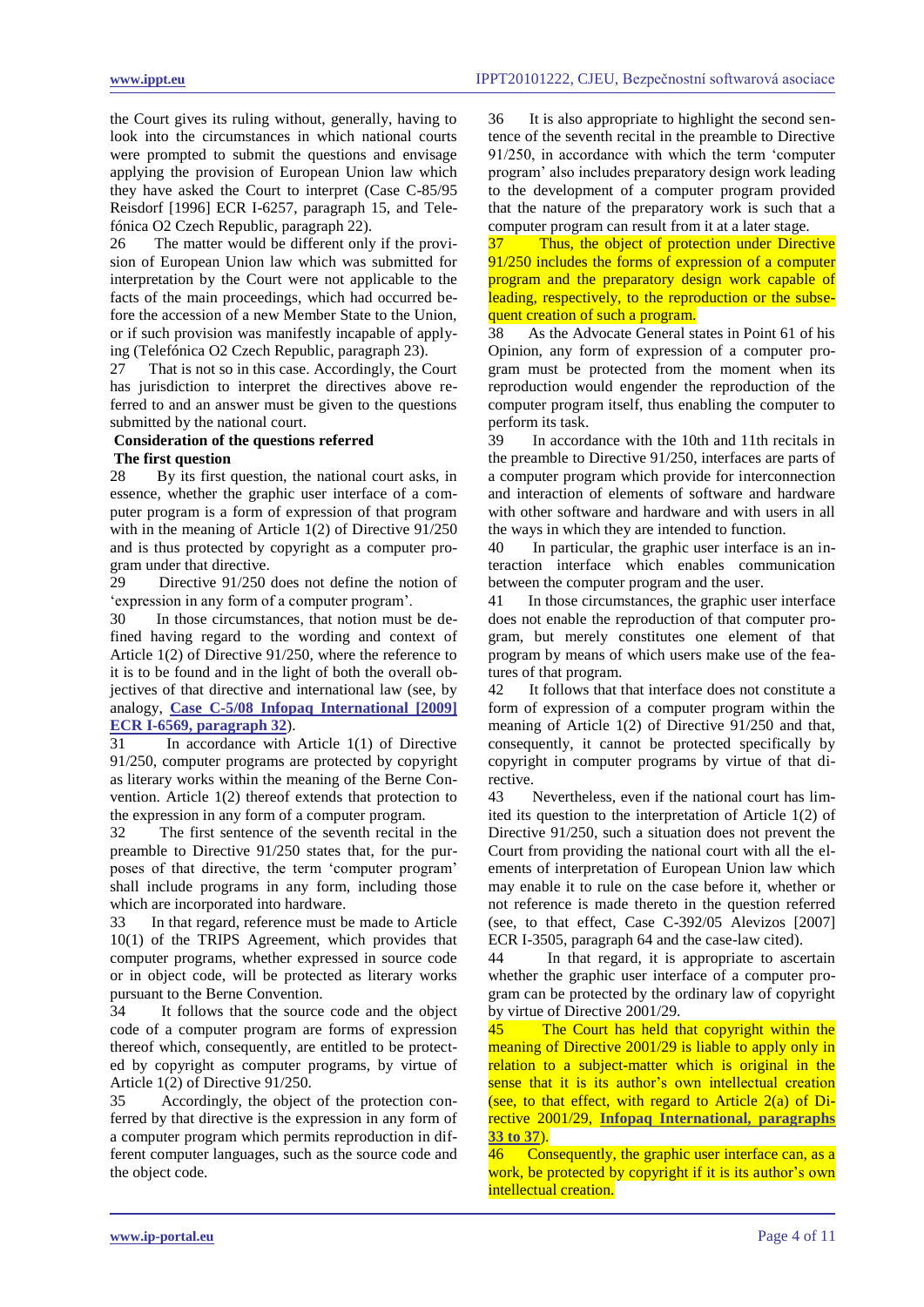<span id="page-4-0"></span>47 It is for the national court to ascertain whether that is the case in the dispute before it.

48 When making that assessment, the national court must take account, inter alia, of the specific arrangement or configuration of all the components which form part of the graphic user interface in order to determine which meet the criterion of originality. In that regard, that criterion cannot be met by components of the graphic user interface which are differentiated only by their technical function.

49 As the Advocate General states in Points 75 and 76 of his Opinion, where the expression of those components is dictated by their technical function, the criterion of originality is not met, since the different methods of implementing an idea are so limited that the idea and the expression become indissociable.

50 In such a situation, the components of a graphic user interface do not permit the author to express his creativity in an original manner and achieve a result which is an intellectual creation of that author.

51 In the light of the foregoing considerations, the answer to the first question referred is that a graphic user interface is not a form of expression of that program within the meaning of Article 1(2) of Directive 91/250 and thus is not protected by copyright as a computer program under that directive. Nevertheless, such an interface can be protected by copyright as a work by Directive 2001/29 if that interface is its author's own intellectual creation.

## **The second question**

52 By its second question, the national court asks, in essence, whether television broadcasting of a graphic user interface constitutes communication to the public of a work protected by copyright within the meaning of Article 3(1) of Directive 2001/29.

53 In accordance with that article, Member States are to provide authors with the exclusive right to authorise or prohibit any communication to the public of their works, by wire or wireless means, including the making available to the public of their works in such a way that members of the public may access them from a place and at a time individually chosen by them.

54 It follows from the 23rd recital in the preamble to Directive 2001/29 that 'communication to the public' must be interpreted broadly. Such an interpretation is moreover essential to achieve the principal objective of that directive, which, as can be seen from its 9th and 10th recitals, is to establish a high level of protection of, inter alia, authors, allowing them to obtain an appropriate reward for the use of their works, in particular on the occasion of communication to the public (**[Case](http://www.ippt.eu/files/2006/IPPT20061207_ECJ_SGAE_v_Rafael_Hoteles.pdf)  [C-306/05 SGAE \[2006\] ECR I-11519, paragraph](http://www.ippt.eu/files/2006/IPPT20061207_ECJ_SGAE_v_Rafael_Hoteles.pdf)  [36](http://www.ippt.eu/files/2006/IPPT20061207_ECJ_SGAE_v_Rafael_Hoteles.pdf)**).

55 It follows that, in principle, television broadcasting of a work is a communication to the public which its author has the exclusive right to authorise or prohibit.

56 In addition, it is apparent from paragraph 46 of the present judgment that the graphic user interface can be its author's own intellectual creation.

57 Nevertheless, if, in the context of television broadcasting of a programme, a graphic user interface is displayed, television viewers receive a communication of that graphic user interface solely in a passive manner, without the possibility of intervening. They cannot use the feature of that interface which consists in enabling interaction between the computer program and the user. Having regard to the fact that, by television broadcasting, the graphic user interface is not communicated to the public in such a way that individuals can have access to the essential element characterising the interface, that is to say, interaction with the user, there is no communication to the public of the graphic user interface within the meaning of Article 3(1) of Directive 2001/29.

58 Consequently, the answer to the second question referred is that television broadcasting of a graphic user interface does not constitute communication to the public of a work protected by copyright within the meaning of Article 3(1) of Directive 2001/29.

## **Costs**

59 Since these proceedings are, for the parties to the main proceedings, a step in the action pending before the national court, the decision on costs is a matter for that court. Costs incurred in submitting observations to the Court, other than the costs of those parties, are not recoverable.

On those grounds, the Court (Third Chamber) hereby rules:

1. A graphic user interface is not a form of expression of a computer program within the meaning of Article 1(2) of Council Directive 91/250/EEC of 14 May 1991 on the legal protection of computer programs and cannot be protected by copyright as a computer program under that directive. Nevertheless, such an interface can be protected by copyright as a work by Directive 2001/29/EC of the European Parliament and of the Council of 22 May 2001 on the harmonisation of certain aspects of copyright and related rights in the information society if that interface is its author's own intellectual creation.

2. Television broadcasting of a graphic user interface does not constitute communication to the public of a work protected by copyright within the meaning of Article 3(1) of Directive 2001/29.

## <span id="page-4-1"></span>**OPINION OF ADVOCATE GENERAL Y. BOT**

delivered on 14 October 2010 (1)

#### Case C-393/09

Bezpečnostní softwarová asociace – Svaz softwarové ochrany

v

## Ministerstvo kultury

(Reference for a preliminary ruling from the Nejvyšší správní soud (Czech Republic))

(Intellectual property – Directive 91/250/CEE – Legal protection of computer programs – Concept of 'expression in any form of a computer program' – Inclusion or non-inclusion of a program's graphic user interface –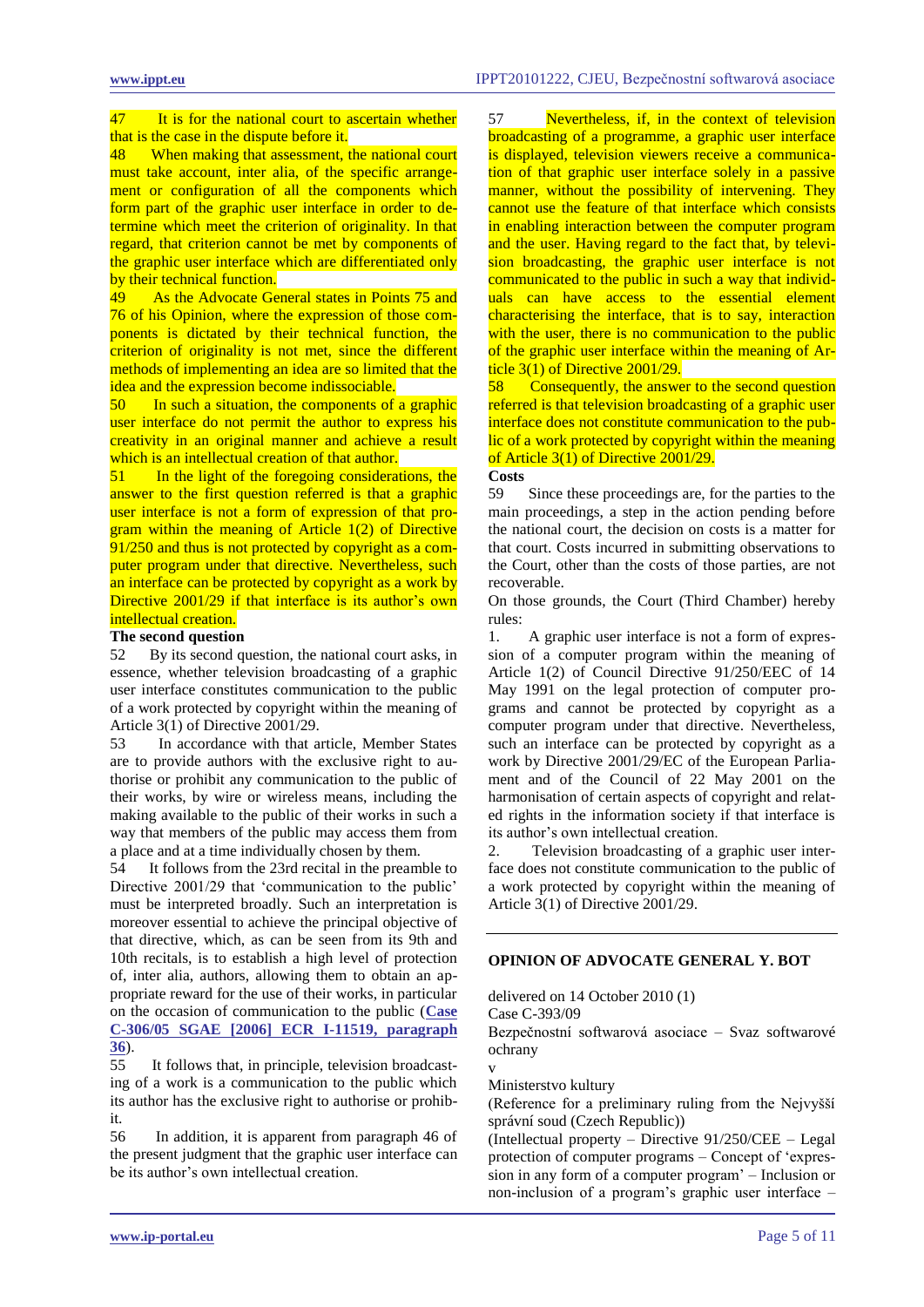Copyright – Directive 2001/29/EC – Copyrights and related rights in the information society – Television broadcasting of a graphic user interface – Communication of a work to the public)

1. In the present case, the Court is requested to define the scope of the legal protection conferred by copyright on computer programs under Directive 91/250/EEC. (2)

2. The questions referred by the Nejvyšší správní soud (Supreme Administrative Court) (Czech Republic) relate, more precisely, to the graphic user interface of a computer program. That interface, as I will see, is used to establish an interactive link between that program and the user. It makes a more intuitive and userfriendly use of that program possible, for example, by displaying icons or symbols on the screen.

3. The national court is therefore unsure as to whether the graphic user interface of the computer program constitutes an expression in any form of that program within the meaning of Article 1(2) of Directive 91/250 and thus benefits from copyright protection applicable to computer programs.

4. In addition, the national court asks whether a television broadcast of such an interface equates to communication of the work to the public, in accordance with Article 3(1) of Directive 2001/29/EC. (3)

5. In this Opinion, I will state why I consider that a graphic user interface is not, of itself, an expression in any form of a computer program within the meaning of Article 1(2) of Directive 91/250 and that, accordingly, it cannot benefit from the protection conferred by that directive.

6. Next, I will explain why I believe that, when it constitutes the author's own intellectual creation, a graphic user interface can benefit from copyright protection as a work within the meaning of Article 2(a) of Directive 2001/29.

7. However, I will propose that the court rule that a television broadcast of a graphic user interface, because it deprives the latter of its quality of a work within the meaning of Article 2(a) of Directive 2001/29, does not constitute a communication of that work to the public within the meaning of Article 3(1) of that directive.

# **I – Legal context**

# **A – International law**

## 1. The TRIPS Agreement

8. The Agreement on Trade-Related Aspects of Intellectual Property Rights, which constitutes Annex 1 C of the Agreement establishing the World Trade Organisation (WTO), signed in Marrakech on 15 April 1994, was approved by Council Decision 94/800/EC of 22 December 1994 concerning the conclusion on behalf of the European Community, as regards matters within its competence, of the agreements reached in the Uruguay Round multilateral negotiations (1986-1994). (4)

9. Under Article 10(1) of the TRIPS Agreement, '[c]omputer programs, whether in source or object code, shall be protected as literary works under the Berne Convention (1971)'.

2. The Copyright Treaty

10. The Copyright Treaty ('the CT') adopted by the World Intellectual Property Organisation (WIPO) in Geneva on 20 December 1996 was approved on behalf of the European Community by Council Decision 2000/278/EC of 16 March 2000. (5)

11. Article 4 of the CT provides that '[c]omputer programs are protected as literary works within the meaning of Article 2 of the Berne Convention. Such protection applies to computer programs, whatever may be the mode or form of their expression'.

12. The CT does not define the concept of a computer program. However, in the travaux préparatoires, the signatories agreed on the following definition. A computer program means a set of instructions capable, when incorporated in a machine-readable medium, of causing a machine having information-processing capabilities to indicate, perform or achieve a particular function, task or result. (6)

## **B – European Union law**

1. Directive 91/250

13. Directive 91/250 seeks to harmonise Member States' legislation in the field of legal protection of computer programs by defining a minimum level of protection. (7)

14. Thus, the sixth recital in the preamble to that directive states that the European Union's legal framework on the protection of computer programs can accordingly in the first instance be limited to establishing that Member States should accord protection to computer programs under copyright law as literary works and, further, to establishing who and what should be protected, the exclusive rights on which protected persons should be able to rely in order to authorise or prohibit certain acts and for how long the protection should apply.

15. Article 1 of Directive 91/250 is worded as follows:

'1. In accordance with the provisions of this Directive, Member States shall protect computer programs, by copyright, as literary works within the meaning of the Berne Convention for the Protection of Literary and Artistic Works. For the purposes of this Directive, the term "computer programs" shall include their preparatory design material.

2. Protection in accordance with this Directive shall apply to the expression in any form of a computer program. Ideas and principles which underlie any element of a computer program, including those which underlie its interfaces, are not protected by copyright under this Directive.

3. A computer program shall be protected if it is original in the sense that it is the author's own intellectual creation. No other criteria shall be applied to determine its eligibility for protection.'

2. Directive 2001/29

16. Directive 2001/29 concerns the legal protection of copyright and related rights in the framework of the internal market, with particular emphasis on the information society. (8)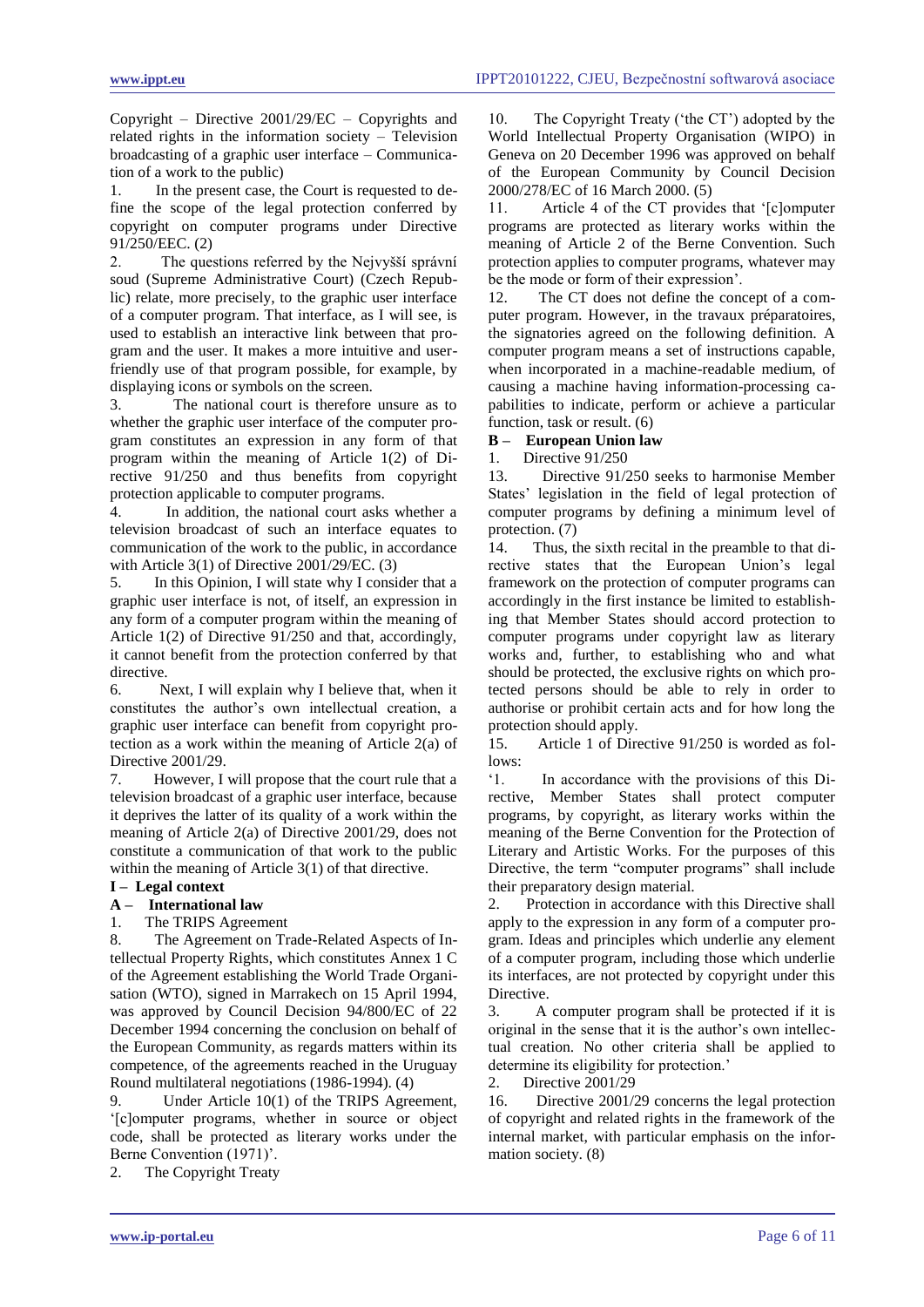17. That directive applies without prejudice to the existing provision relating, inter alia, to legal protection of computer programs. (9)

18. Article 2(a) of Directive 2001/29 states that Member States are to provide authors with the exclusive right to authorise or prohibit direct or indirect, temporary or permanent reproduction by any means and in any form, in whole or in part, of their works.

19. Under Article 3(1) of that directive, '[m]ember States shall provide authors with the exclusive right to authorise or prohibit any communication to the public of their works, by wire or wireless means, including the making available to the public of their works in such a way that members of the public may access them from a place and at a time individually chosen by them'.

# **C – National law**

20. Directive 91/250 was transposed into the Czech legal order by Law No 121/2000 on copyright and related rights and the amendment of various laws (zákon č. 121/2000 o právu autorském, o právech souvisejících s právem autorským a o změně některých zákonů) of 7 April 2000. (10)

21. By virtue of Article 2(1) of that law, copyright covers all literary works or other artistic work created by its author, which may be expressed in any objectively perceptible form, including electronic, permanent or temporary, without regard to its scope, purpose or meaning.

22. Article 2(2) of that Law states that a computer program is also regarded as a work if it is original, in that it is its author's own intellectual creation.

23. Under Article 65(1) of the Law on copyright, computer programs, without regard to the form of their expression, including the preparatory elements of their conception, are protected as literary works. Article 65(2) of that Law states that the ideas and principles on which all elements of a computer program are based, including whose which are the basis of its connection to another program, are not protected under that Law.

#### **II – Facts and the dispute in the main proceedings**

24. By an application made on 9 April 2001 to the Ministerstvo kultury (Ministry of Culture) and amended by letter of 12 June 2001, Bezpečnostní softwarová asociace – Svaz softwarové ochrany (Security software association; 'BSA') requested authorisation for the collective administration of copyrights to computer programs, under Article 98 of the Law on copyright.

25. By a decision of 20 July 2001, the Ministerstvo kultury dismissed that application. Accordingly, on 6 August 2001 BSA appealed against that decision, which appeal was also dismissed by decision of 31 October 2001.

26. BSA brought an appeal against the decision of 31 October 2001 before the Vrchní soud v Praze (High Court, Prague). The Nejvyšší správní soud, to which the case was referred, set aside that decision.

27. The Ministerstvo kultury therefore adopted a fresh decision on 14 April 2004, by which it once again dismissed BSA's application. BSA brought an appeal against that new decision before the Ministerstvo kultury. By decision of 22 July 2004, the decision of 14 April 2004 was annulled.

28. The Ministerstvo kultury finally adopted a new decision on 27 January 2005, by which it rejected BSA's application yet again. Inter alia, it stated that the Law on copyright protects only the object code and the source code of a computer program, but not the graphic user interface. BSA appealed against that decision to the Ministerstvo kultury. Since that appeal was dismissed by decision of 6 June 2005, BSA further appealed to the Městský soud v Praze (Municipal Court, Prague) which confirmed the line taken by the Ministerstvo kultury. BSA appealed against the decision of the Městský soud v Praze before the Nejvyšší správní soud.

## **III – The questions referred for a preliminary ruling**

29. Being unsure as to the interpretation of the provisions of European Union law, the Nejvyšší správní soud decided to stay the proceedings and refer the following questions to the Court for a preliminary ruling:

'1. Should Article 1(2) of … Directive 91/250 … be interpreted as meaning that, for the purposes of the copyright protection of a computer program as a work under that directive, the phrase 'the expression in any form of a computer program' also includes the graphic user interface of the computer programme or part thereof?

2. If the answer to the first question is in the affirmative, does television broadcasting, whereby the public is enabled to have sensory perception of the graphic user interface of a computer program or part thereof, albeit without the possibility of actively exercising control over that program, constitute making a work or part thereof available to the public within the meaning of Article 3(1) of ... Directive 2001/29 ...?'

# **IV – Analysis**

#### **A – The jurisdiction of the Court**

30. In its reference for a preliminary ruling, the national court draws attention to the fact that the Court could be found not to have jurisdiction to answer the questions which it refers.

31. The facts of the dispute in the main proceedings do indeed predate the accession of the Czech Republic to the European Union.

32. In accordance with settled case-law, the Court has jurisdiction to interpret directives only as regards their application in a new Member State with effect from the date of that State's accession to the European Union. (11)

33. However, the Court, in its judgment in the case of Telefónica O2 Czech Republic, (12) pointed out that the decision contested in the main proceedings was adopted after the Czech Republic acceded to the Union, that it is prospective in its regulatory effect and not retrospective, and secondly, that the national court asks the Court for an interpretation of the Community legislation applicable to the main proceedings. Next, it stated that, provided that the questions referred for preliminary ruling concern the interpretation of European Union law, the Court gives its ruling without, general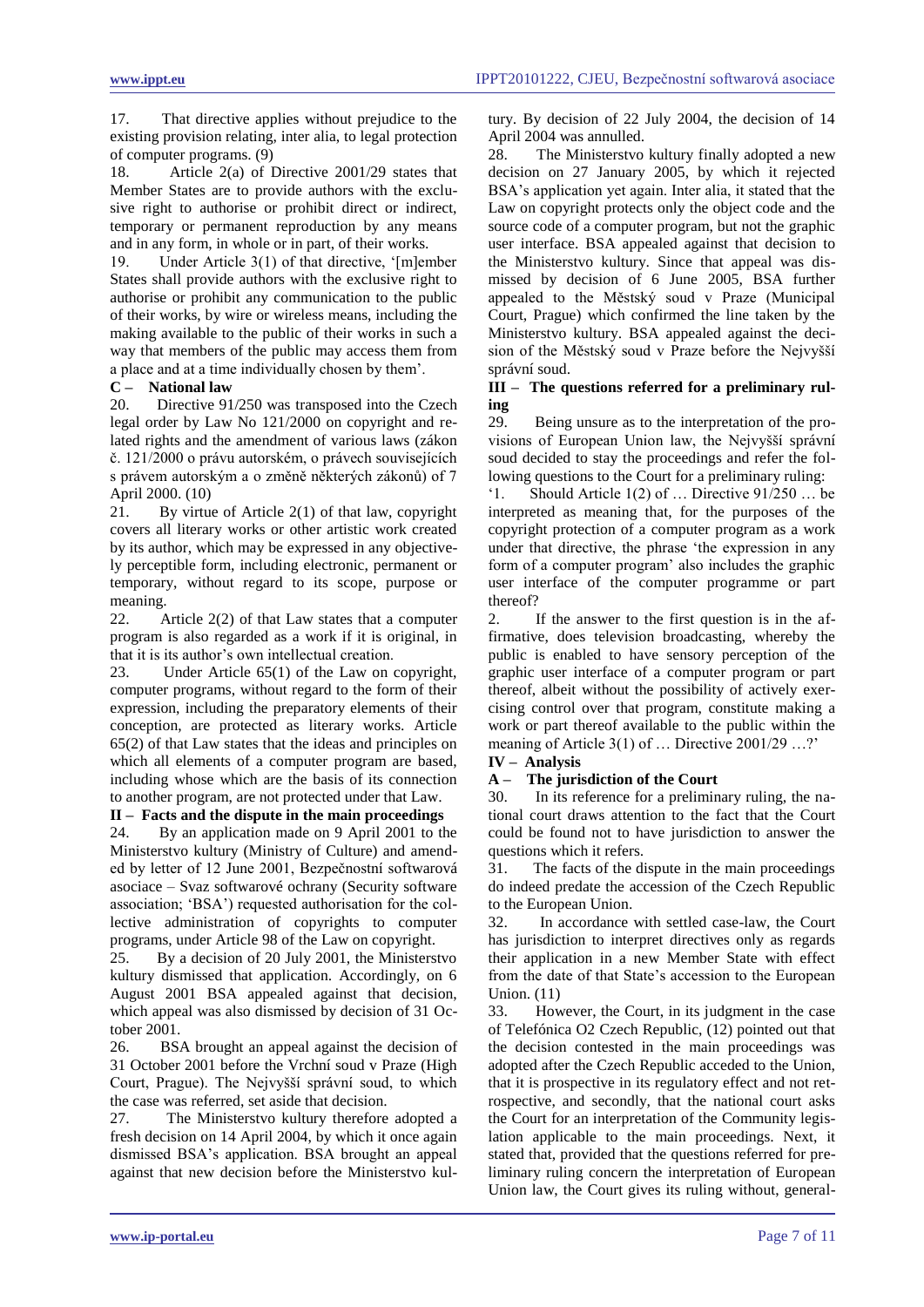ly, having to look into the circumstances in which national courts Ire prompted to submit the questions and envisage applying the provision of European Union law which they have asked the Court to interpret. (13)

34. In the case which gave rise to that judgment, although the facts of the dispute arose before the accession of the Czech Republic to the European Union, the decision contested in the main proceedings was adopted after accession. (14) Accordingly, the Court considered that it had jurisdiction to rule on the questions referred by the national court.

35. In the present case, I find the same situation. We have seen that the first decision of the Ministerstvo kultury dates from 20 July 2001, thus before the date of accession of the Czech Republic to the European Union. After a number of appeals by BSA which Ire dismissed by the Ministerstvo kultury, the latter adopted a new decision on 27 January 2005, once again dismissing BSA's application.

36. Since BSA has contested that new decision before the Ministerstvo kultury without success, it has sought annulment thereof before the Městský soud v

Praze.<br>37. That court upheld the decision of the Ministerstvo kultury and BSA therefore appealed to the Nejvyšší správní soud.

38. The decision which forms the subject-matter of the dispute in the main proceedings is therefore one which postdates the accession of the Czech Republic to the European Union, that is to say, the decision of 27 January 2005.

39. Furthermore, that decision is prospective in its regulatory effect, since what is at stake is the collective management, by BSA, of copyright in computer programs, and the questions referred concern the interpretation of provisions of European Union law.

40. Consequently, in the light of those factors, I take the view that the Court has jurisdiction to answer the questions referred by the national court.

# **B – The first question referred**

41. By its first question, the national court wishes to know, in essence, whether the graphic user interface is an expression in any form of a computer program within the meaning of Article 1(2) of Directive 91/250 and therefore benefits from copyright protection of computer programs.

42. The difficulty facing the national court in the present case is related to the fact that that directive does not give a definition of the concept of a computer program. The question referred by the national court leads us, in reality, to investigate the object and scope of the protection conferred by that directive.

43. In order to answer that question, it is necessary to ascertain, first of all, what that concept covers for the purpose of Directive 91/250 in order to be able to determine, next, whether the graphic user interface is an expression in any form of that concept.

44. After examining the concept of a computer program, I wall state why I believe that the graphic user interface is not an expression in any form of a computer program within the meaning of Article 1(2) of Directive 91/250 and that accordingly it cannot benefit from the protection conferred by that directive. Next, I will explain why, in my view, that interface is likely to be protected by the ordinary law of copyright.

1. The concept of a computer program

45. Article 1(1) of Directive 91/250 states that computer programs are to be protected, by copyright, as literary works. That directive gives no definition of the concept of a computer program and merely states that it also includes its preparatory design material. (15)

46. The lack of definition results from an express choice by the European Union legislature. In its proposal for the directive, (16) the Commission of the European Communities states that '[i]t has been recommended by experts in the field that any definition in a directive of what constitutes a program would of necessity become obsolete as future technology changes the nature of programs as they are known today'. (17)

47. Nevertheless, although the European Union legislature refuses to bind the concept of a computer program to a definition which could quickly become obsolete, the Commission, in that Proposal for a directive, does provide useful information. Thus, it is stated that that concept designates a set of instructions the purpose of which is to cause an information processing device, a computer, to perform its functions. (18) The Commission also states that, given the present state of the art, the word program should be taken to encompass the expression in any form, language, notation or code of a set of instructions, the purpose of which is to cause a computer to execute a particular task or function. (19)

48. The Commission adds that the term should be taken to encompass all forms of program, both humanly perceivable and machine readable, from which the program which causes the machine to perform its function has been or can be created. (20)

49. In reality, the Commission is referring here to the literary elements which are at the basis of computer programs, that is to say, the source code and the object code. At the base of a computer program is the source code, written by the programmer. That code, made up of words, is intelligible to the human mind. However, it cannot be executed by the machine. In order for it to become executable, it must be compiled to be translated into machine language in binary form, most frequently using the digits 0 and 1. That is what is called the object code.

50. Those codes therefore represent the writing of a computer program in a language first understood by the human mind, then by a machine. They are the expression of the programmer's idea and, as such, there is no doubt that they benefit from the copyright protection conferred by Directive 91/250.

51. Furthermore, that finding is confirmed by the wording of Article 10(1) of the TRIPS Agreement which provides that computer programs, whether expressed in source code or in object code, will be protected as literary works pursuant to the Berne Convention.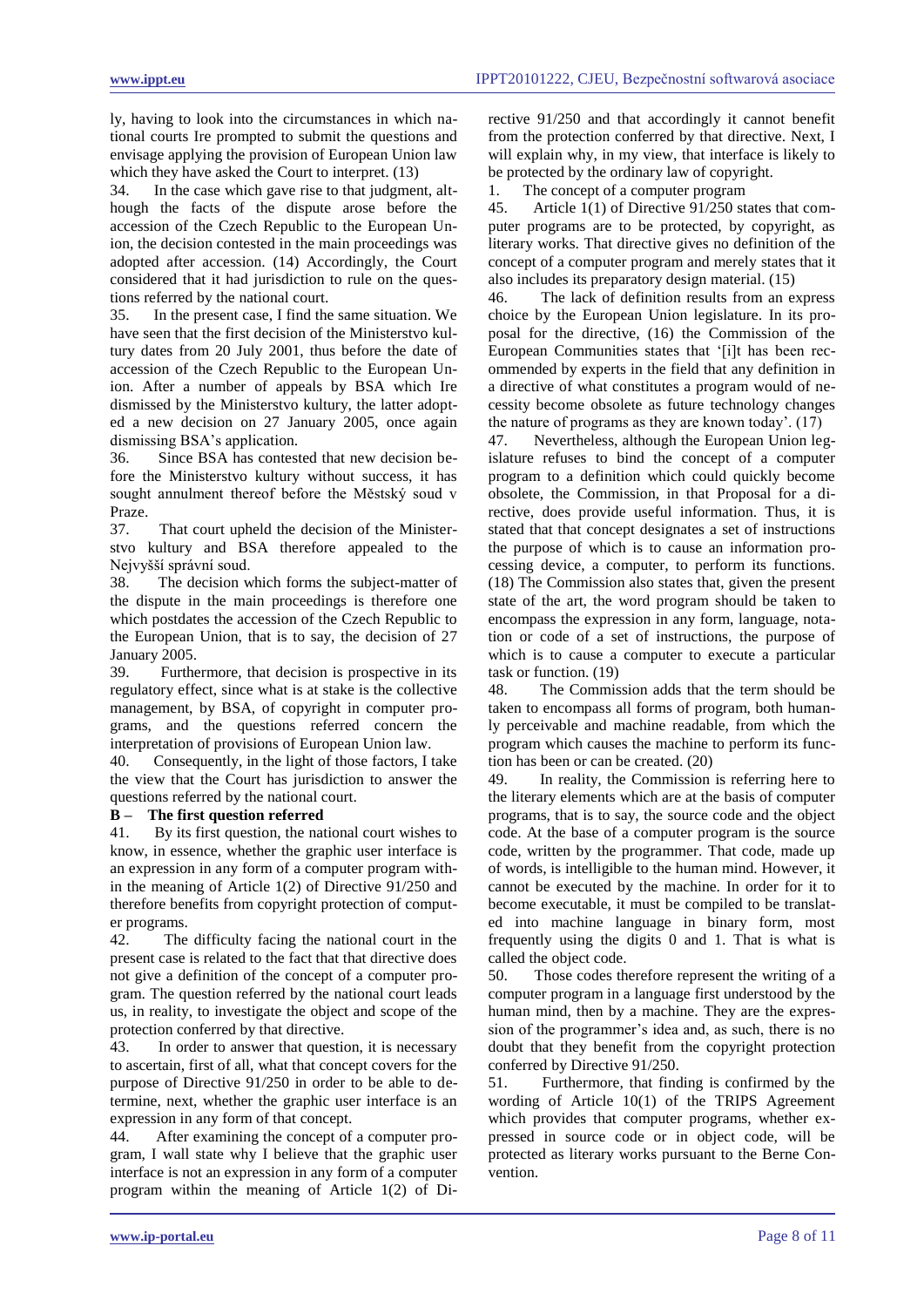52. The question which presently arises is whether the graphic user interface, which is the result, on screen, of a computer program, constitutes an expression in any form of that program and thus benefits from the protection conferred by Directive 91/250.

2. The concept of any form of expression of a computer program

53. The 10th recital in the preamble to Directive 91/250 states that the function of a computer program is to communicate and work together with other components of a computer system and with users. For this purpose, a logical and, where appropriate, physical interconnection and interaction is required to permit all elements of software and hardware to work with other software and hardware and with users in all the ways in which they are intended to function. It is then stated that the parts of the program which provide for such interconnection and interaction between elements of software and hardware are generally known as interfaces. (21).

54. In the field of computing, interfaces thus have many forms which can be grouped into two categories, that is to say, physical interfaces and logical or software interfaces. Physical interfaces include, inter alia, hardware such as the computer screen, the keyboard or the mouse.

55. At the heart of software interfaces, I find interconnection interfaces, which are internal to the software and permit dialogue with other elements of the computer system, and interaction interfaces, of which the graphic user interface forms part.<br>56. The graphic user interface, c

The graphic user interface, commonly referred to as the 'look and feel', enables communication between the program and the user. It is in the form, for example, of icons and symbols visible on the screen, windows or drop-down menus. It makes interaction possible between the program and the user. That interaction can consist of the mere provision of information, but can also enable the user to give instructions to the computer program using commands. That is so, for example, in the case of a file dragged by the mouse and dropped into the recycle bin or the commands 'copy' and 'paste' in a word processing program.

57. For reasons which I will set out below, I do not believe that a graphic user interface is an expression in any form of a computer program or that it can be protected by the law as a computer program.

58. The objective which Directive 91/250 seeks to achieve is that of protecting computer programs against any reproduction not authorised by the proprietor of the right. (22)

59. In my view, the specific nature of the copyright applicable to computer programs arises from the fact that, contrary to other works protected by that right which appeal directly to the human senses, a computer program has a practical purpose and is therefore protected as such.

60. We have seen, in point 47 of this Opinion, that a computer program forms the expression of a set of instructions the purpose of which is to enable a computer to perform a task or a particular function.

61. Thus, I believe that, whatever the form of expression of a computer program, that form must be protected from the moment when its reproduction would engender the reproduction of the computer program itself, thus enabling the computer to perform its task. In my opinion, that is the meaning which the European Union legislature intended to give to Article 1(2) of Directive 91/250.

62. Furthermore, it is the reason why the preparatory design work, where it leads to the creation of such a program, is also protected by copyright applicable to computer programs. (23)

63. That design work can include, for example, a structure or organisational chart developed by the programmer which is liable to be re-transcribed in source code and object code, thus enabling the machine to execute the computer program. (24) That organisational chart developed by the programmer could be compared to the scenario of a film.

64. Accordingly, I consider that the concept of any form of expression of a computer program refers to those forms of expression which, once used, enable the computer program to perform the task for which it was created.

65. The graphic user interface alone cannot give that result, since its reproduction does not entail reproduction of the computer program itself. It is, in addition, possible for computer programs having different source and object codes to share the same interface. Accordingly, the graphic user interface does not divulge the computer program. It merely serves to make its use easier and more user-friendly.

66. The graphic user interface is not, therefore, in my opinion, an expression in any form of a computer program within the meaning of Article 1(2) of Directive 91/250.

67. To admit the contrary could lead to protection being conferred on a computer program, and therefore to its source code and object code, on the basis of the mere fact that the graphic user interface has been reproduced and without even having ascertained whether the codes which constitute it are original, which would manifestly run counter to Article 1(3) of that directive, which provides that '[a] computer program shall be protected if it is original in the sense that it is the author's own intellectual creation'.

68. For those reasons, I take the view that the graphic user interface is not an expression in any form of a computer program within the meaning of Article 1(2) of that directive and, accordingly, that it is not eligible for protection under Directive 91/250.

69. However, I do not believe that such an interface is never entitled to protection.

3. Protection of the graphic user interface by the ordinary law of copyright

70. Although the graphic user interface cannot be regarded as an expression of a computer program and therefore cannot be protected as such, I consider that it is, nevertheless, entitled to protection under copyright applicable to all literary and artistic works under Article 2(a) of Directive 2001/29.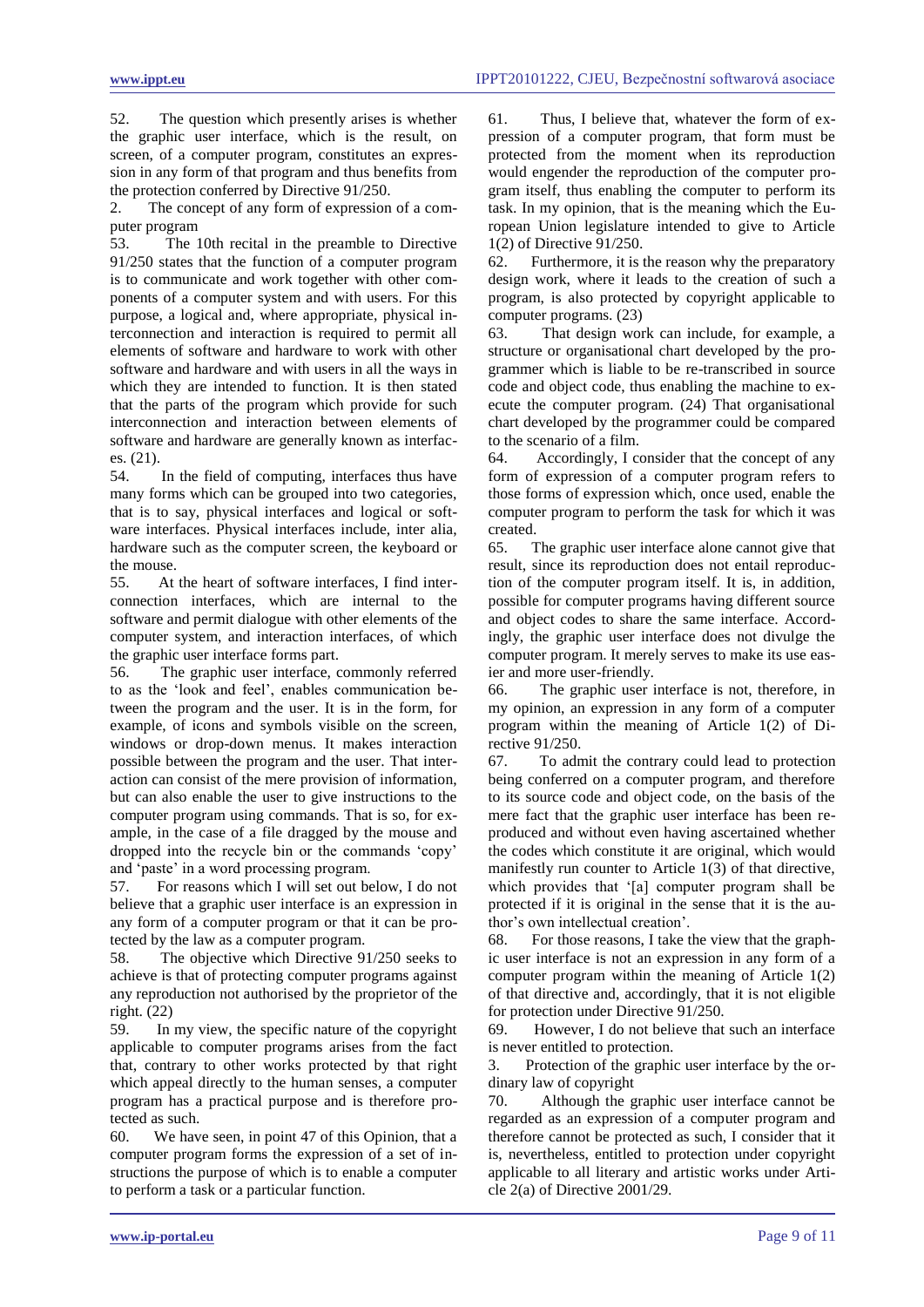71. In accordance with the case-law developed in **[Case C-5/08 Infopaq International](http://www.ippt.eu/files/2009/IPPT20090716_ECJ_Infopaq_v_DDF.pdf)**, (25) copyright applies to a work when it is original in the sense that it is the author's own intellectual creation. (26)

72. In my opinion, there is no doubt that the graphic user interface can be an intellectual creation.

73. Development of such an interface requires considerable intellectual effort on the part of its author, as is the case for a book or piece of music. Behind the graphic user interface there is a complex structure developed by the programmer. (27) He uses a programming language which, structured in a certain way, will create a special command button, for example, 'copy-paste', or permit an action, such as doubleclicking on a file to open it or clicking on an icon to minimise an open window.

74. However, even if the graphic user interface requires intellectual effort, it remains necessary, under Article 2(a) of Directive 2001/29, for it to be, as the Court described it, a subject-matter which is original in the sense that it is its author's own intellectual creation. (28)

75. The difficulty as regards determination of the originality of the graphic user interface lies in the fact that the majority of the elements which comprise it have a functional purpose, since they are intended to facilitate the use of the computer program. Accordingly, the manner in which those elements are expressed can be only limited since, as the Commission stated in its written submissions, (29) the expression is dictated by the technical function which those elements fulfil. Such is the case, for example, of the mouse which moves the cursor across the screen, pointing at the command button in order to make it operate or of the drop-down menu which appears when a text file is open.

76. In such cases, it seems to me that the criterion of originality is not met, since the different methods of implementing an idea are so limited that the idea and the expression become indissociable. If such a possibility Ire offered, it would have the consequence of conferring a monopoly on certain companies on the computer program market, thus significantly hampering creation and innovation on that market, which would run contrary to the objective of Directive 2001/29. (30) 77. Accordingly, I believe that, in its case-by-case assessment, the national court must ascertain whether, by the choices of its author, by the combinations which he creates and the production of the graphic user interface, it is an expression of the author's own intellectual creation, excluding from that assessment the elements whose expression is dictated by their technical function.

78. In the light of the whole of the foregoing considerations, I take the view that the graphic user interface is not an expression in any form of a computer program within the meaning of Article 1(2) of Directive 91/250 and that, accordingly, it is not entitled to protection under that directive. However, when it constitutes the author's own intellectual creation, a graphic user interface is entitled to protection under copyright as a work within the meaning of Article 2(a) of Directive 2001/29.

#### **C – The second question referred**

79. By the second question, the national court asks whether the television broadcasting of a graphic user interface constitutes a communication of the work to the public within the meaning of Article 3(1) of Directive 2001/29.

80. At the hearing, which was held on 2 September 2010, the parties gave some examples of the broadcasting, on a television screen, of a graphic user interface. It could be, inter alia, the display on the screen, during the broadcasting of elections, of a table showing the results of those elections.

81. The national court is uncertain as to whether such an interface can be the object of a communication to the public within the meaning of Article 3(1) of Directive 2001/29, since that interface is broadcast on a television screen in a passive manner, without the television viewers being able to use that interface or even access the computer or other equipment to which it gives control.

82. In my view, the mere television broadcasting of a graphic user interface is not a communication of a work, within the meaning of Articles 2(a) and 3(1) of Directive 2001/29.

83. We have seen in point 56 of this Opinion that the graphic user interface is intended to enable interaction between the computer program and the user. The purpose of such an interface is to make the program more user-friendly.

84. The graphic user interface therefore differs from other works protected by the ordinary law of copyright by its particular nature. Its originality lies in its production, in its method of communicating with the user, such as the possibility of operating buttons or opening windows.

85. By the broadcasting of that interface on a television screen, it loses its originality by reason of the fact that the essential element which makes it original, that is to say, interaction with the user, is made impossible.

86. Accordingly, deprived of the essential element which gives it its character, the graphic user interface no longer corresponds to the definition of a work within the meaning of Article 2(a) of Directive 2001/29. It is therefore no longer the work which the broadcasting body shows on television screens and communicates to the public.

87. For those reasons, I consider that the television broadcasting of a graphic user interface, because it causes it to cease to be a work within the meaning of Article 2(a) of Directive 2001/29, does not constitute a communication of a work to the public within the meaning of Article 3(1) of that directive.

#### **V – Conclusion**

88. In the light of all the foregoing considerations, I propose that the Court should answer the Nejvyšší správní soud as follows:

'1 A graphic user interface is not an expression in any form of a computer program within the meaning of Article 1(2) of Council Directive 91/250/EEC of 14